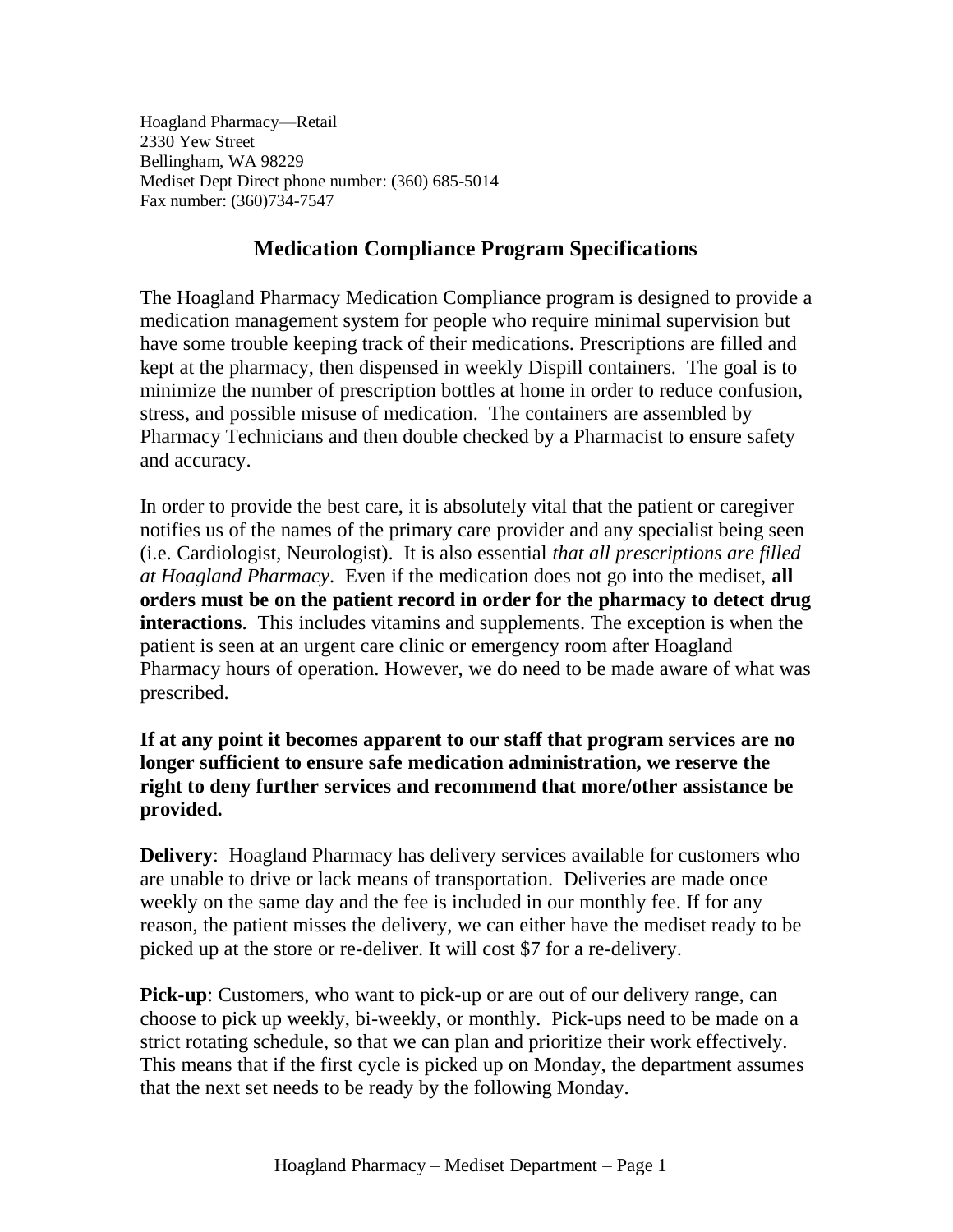**Fees**: The monthly fee for the Medication Compliance program is \$30 which may be covered by Medicaid only if patient qualifies. This fee does not include copays, over the counter items requested by the patient, or prescriptions that are not covered by insurance. When starting the program there is also a onetime set-up fee of \$30. This fee is not covered by any insurance.

**Insurance**: It is the patient's responsibility to provide the pharmacy with all current insurance information and notify the pharmacy of any changes in coverage. We will call ahead of time if prescriptions are not covered by the insurance and it will be up to the patient to decide whether to pay the cash price or contact their Physician for an alternative.

Insurances often require prior authorizations for certain medications. This means that the insurance has certain criteria that must be met in order for the medication to be covered. This process can take anywhere from a few days to two weeks. When this process is started, the physician is notified via fax.

**Vacations:** If the patient needs extra medication because of an upcoming vacation, we ask to be notified as far in advance as possible (a minimum of two weeks) so that we can plan ahead and have time to work with the insurance company if necessary.

**Left-over medications:** We understand that even with our services, sometimes doses of medications get missed. If disposal of unused medications is needed, we have a disposal bin in our store where you can safely drop off your unused medications. Please keep in mind; the regulations of the bin prohibit Hoagland staff from handling these unused medications.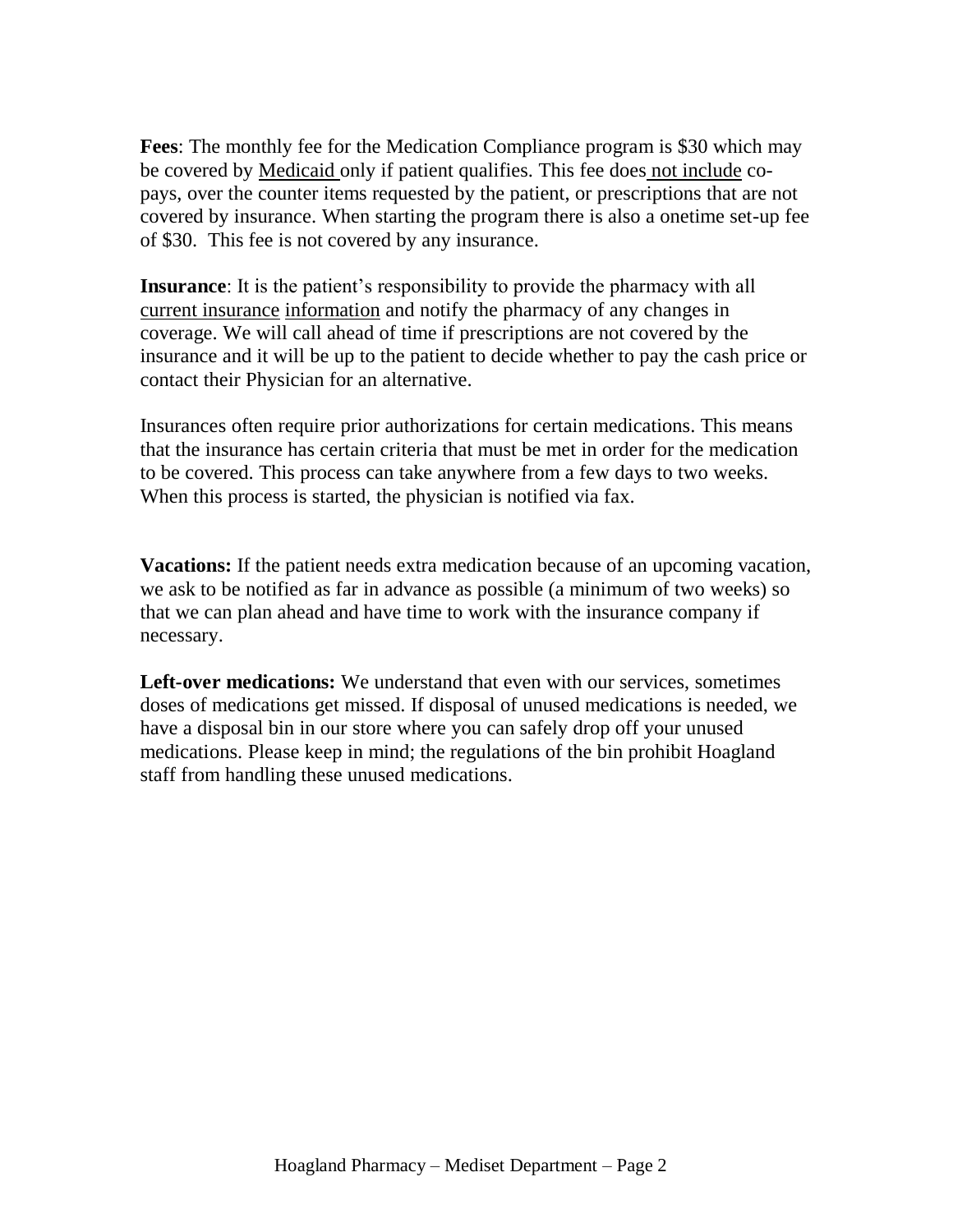**Please fill out this page and return to pharmacy as soon as possible to begin services. Thank you.**

| Patient N<br>Name: | 1077 |  |
|--------------------|------|--|
|                    |      |  |

I have read and understand the information provided and would like to begin the Medication Compliance program at Hoagland Pharmacy. \_\_\_\_\_\_\_\_\_\_\_ (initials)

I authorize the use of non-child proof packaging for all of my medications. \_\_\_\_\_\_\_\_\_\_\_ (initials)

(Signature) (Date)

\_\_\_\_\_\_\_\_\_\_\_\_\_\_\_\_\_\_\_\_\_\_\_\_\_\_ \_\_\_\_\_\_\_\_\_\_\_\_\_\_\_\_\_\_\_\_ (Printed Name) (Relationship to patient)

**These signatures are required prior to the start of service. Please return completed form to Hoagland Pharmacy. Contact our compliance department at 685-5014 with any questions or concerns. Thank you.**

\_\_\_\_\_\_\_\_\_\_\_\_\_\_\_\_\_\_\_\_\_\_\_\_\_\_\_ \_\_\_\_\_\_\_\_\_\_\_\_\_\_\_\_\_\_\_\_\_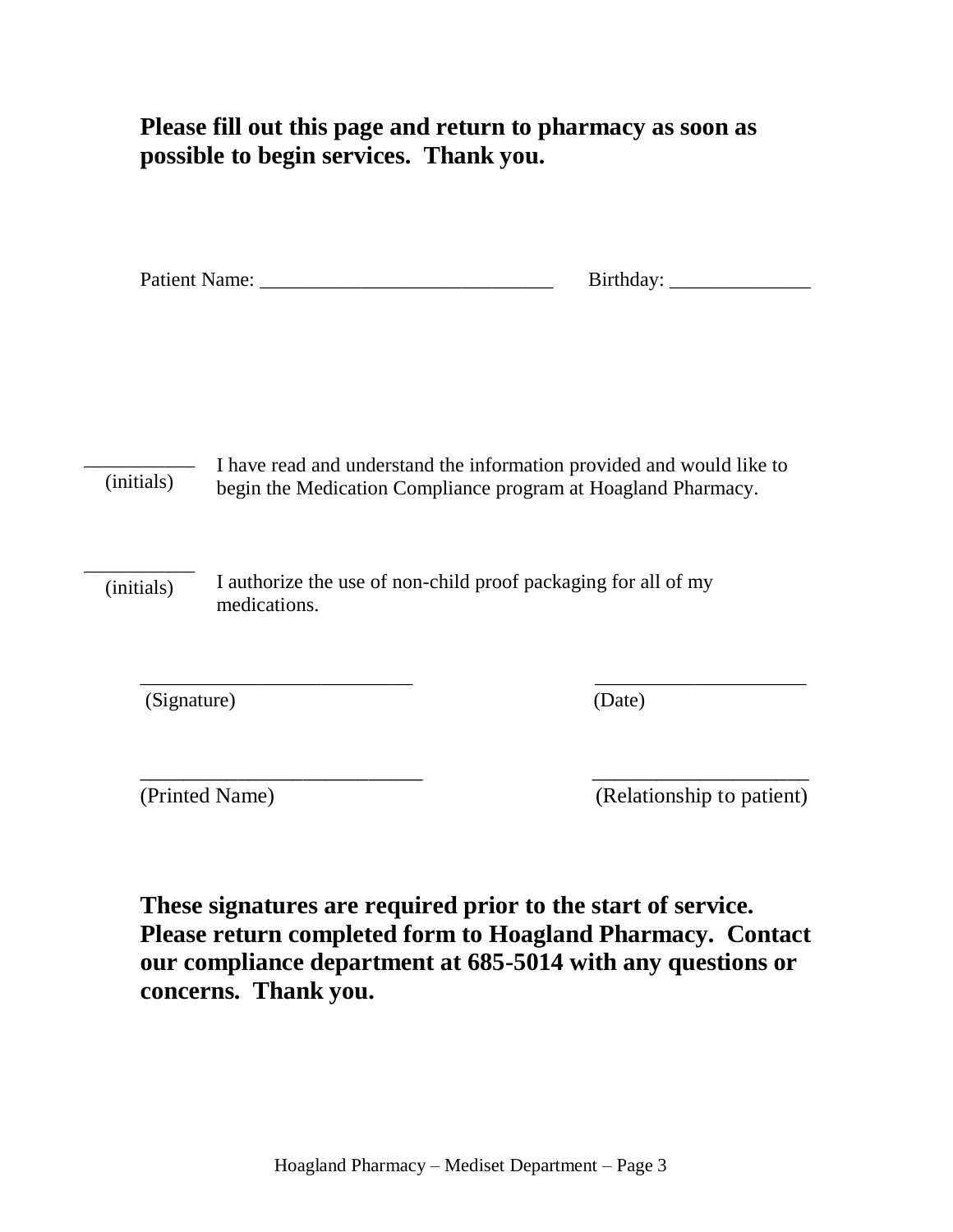| <i>Hoagland</i><br>harmacv<br>Hoagland Pharmacy<br>2330 Yew St<br>Bellingham, WA 98229<br>$(360)$ 685-5002<br>Automatic Payment Form                                                                                                                                                                                                                                                                                                                                                                                                                                    |
|-------------------------------------------------------------------------------------------------------------------------------------------------------------------------------------------------------------------------------------------------------------------------------------------------------------------------------------------------------------------------------------------------------------------------------------------------------------------------------------------------------------------------------------------------------------------------|
| Please check the type of card that you wish to authorize for transactions:                                                                                                                                                                                                                                                                                                                                                                                                                                                                                              |
| VISA _____ MasterCard ______ Discover _____ American Express _____                                                                                                                                                                                                                                                                                                                                                                                                                                                                                                      |
|                                                                                                                                                                                                                                                                                                                                                                                                                                                                                                                                                                         |
|                                                                                                                                                                                                                                                                                                                                                                                                                                                                                                                                                                         |
|                                                                                                                                                                                                                                                                                                                                                                                                                                                                                                                                                                         |
| Expiration Date on Credit Card: __________ / __________ CVV# __________                                                                                                                                                                                                                                                                                                                                                                                                                                                                                                 |
| Billing Address of Credit Card Holder:<br><u> 1989 - Johann Stoff, amerikansk politiker (d. 1989)</u>                                                                                                                                                                                                                                                                                                                                                                                                                                                                   |
|                                                                                                                                                                                                                                                                                                                                                                                                                                                                                                                                                                         |
| I authorize this card to be kept on file for future use. Yes ______ No _____                                                                                                                                                                                                                                                                                                                                                                                                                                                                                            |
| I authorize MERL Inc., dba Hoagland Pharmacy to charge my credit for purchases of<br>their products and / or services by the 7th of the month following the month the<br>charges are incurred and to verify the billing address of my Credit Card with the<br>issuing bank upon my signature. I understand that I am responsible for advising<br>Hoagland Pharmacy of any changes in my credit card information. If Hoagland<br>Pharmacy is unable to process my payment, I will be responsible for an alternate<br>payment arrangement and any late fee which results. |
| By signing this authorization, I acknowledge that I have read and agree to all of<br>the above. All information given is complete and accurate.                                                                                                                                                                                                                                                                                                                                                                                                                         |
|                                                                                                                                                                                                                                                                                                                                                                                                                                                                                                                                                                         |
|                                                                                                                                                                                                                                                                                                                                                                                                                                                                                                                                                                         |
|                                                                                                                                                                                                                                                                                                                                                                                                                                                                                                                                                                         |
| Patient Name:                                                                                                                                                                                                                                                                                                                                                                                                                                                                                                                                                           |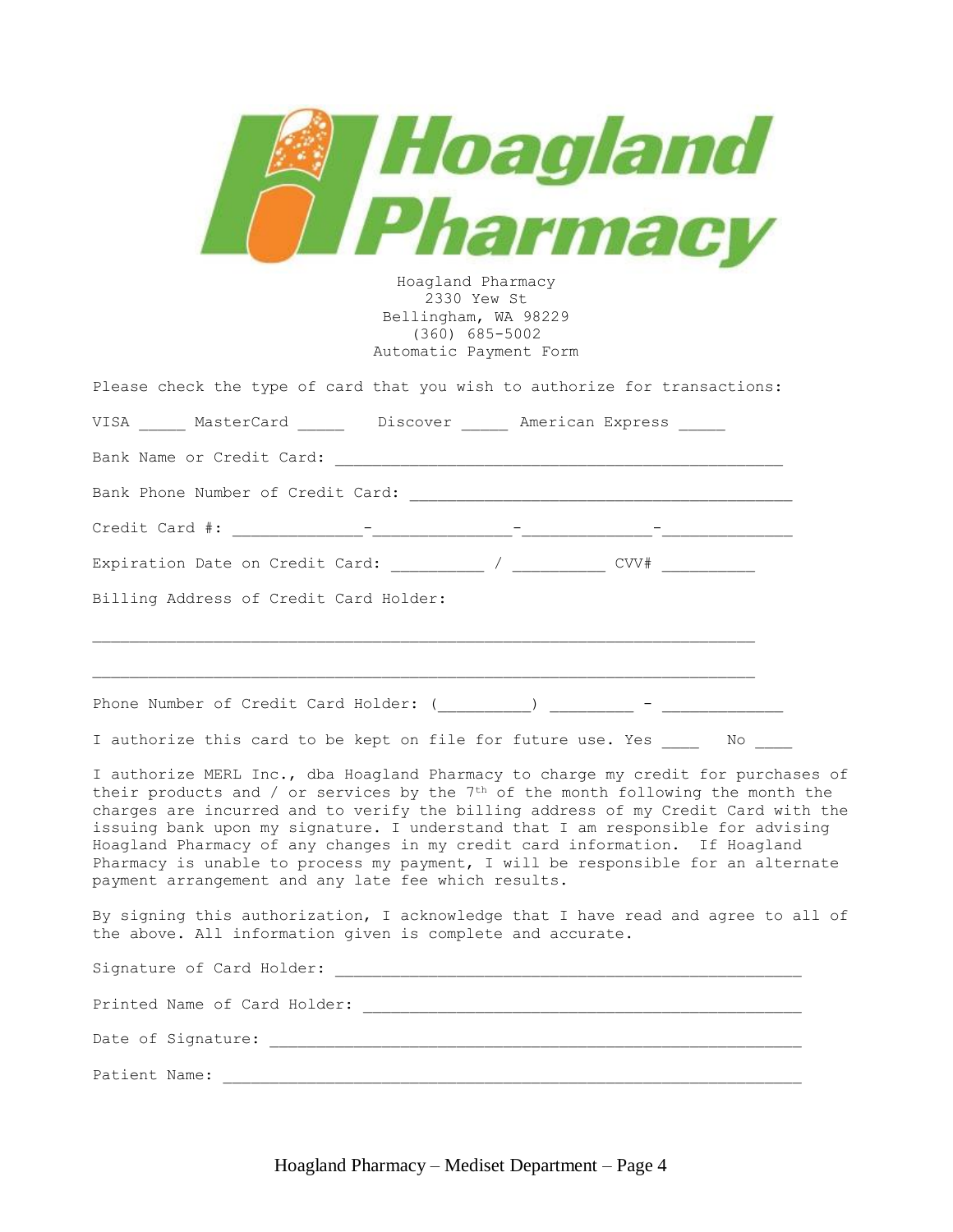| Patient Signature: X | <b>PAYMENT</b> OPTIONS (Please Choose) | Please sign me up for Monthly Automatic Refills on<br>my routine medications. |                                 | Allergies:<br>List<br>None / No Known | If Minor, Parent's Name: | City:<br>State: | Address:                                | Patient Name (Last, First, M.I.) | We maintain complete records of patient prescriptions. We'll ask you for information on this form now and it<br>will be stored here permanently. You will be asked to give this information only once per individual |                     | <b>Pharmacy</b><br><b>Moagland</b><br><b>Hoagland Retail Pharmacy</b><br>Bellingham, WA 98229<br>2330 Yew Street<br>(360)734-5413 |
|----------------------|----------------------------------------|-------------------------------------------------------------------------------|---------------------------------|---------------------------------------|--------------------------|-----------------|-----------------------------------------|----------------------------------|----------------------------------------------------------------------------------------------------------------------------------------------------------------------------------------------------------------------|---------------------|-----------------------------------------------------------------------------------------------------------------------------------|
|                      | $\Box$ Cash                            |                                                                               | FILLING OPTIONS (Please Choose) | Medical                               |                          | ZIP:            |                                         |                                  |                                                                                                                                                                                                                      | PATIENT INFORMATION | (360)734-7544                                                                                                                     |
|                      | Insurance<br>$\Box$                    | Please Fill My Prescriptions in<br>Safety Caps / Child Resistant Containers.  |                                 | <b>Conditions:</b>                    |                          | Phone:          | Gender:                                 | D.O.B.                           |                                                                                                                                                                                                                      |                     | <b>Hoagland LTC Pharmacy</b><br>Bellingham, WA 98229<br>1414 Meador Avenue, Suite H-102                                           |
| Date:                | Other                                  | I would like<br>Non-Safety Caps.                                              |                                 |                                       |                          |                 | $\overline{\phantom{a}}$ Male<br>Female |                                  |                                                                                                                                                                                                                      |                     | Saturday 9:00 a.m. to 5:00 p.m.<br>Mon-Fri 9:00 a.m. to 6:00 p.m.<br>Sunday - CLOSED<br>Hours of Operation:                       |